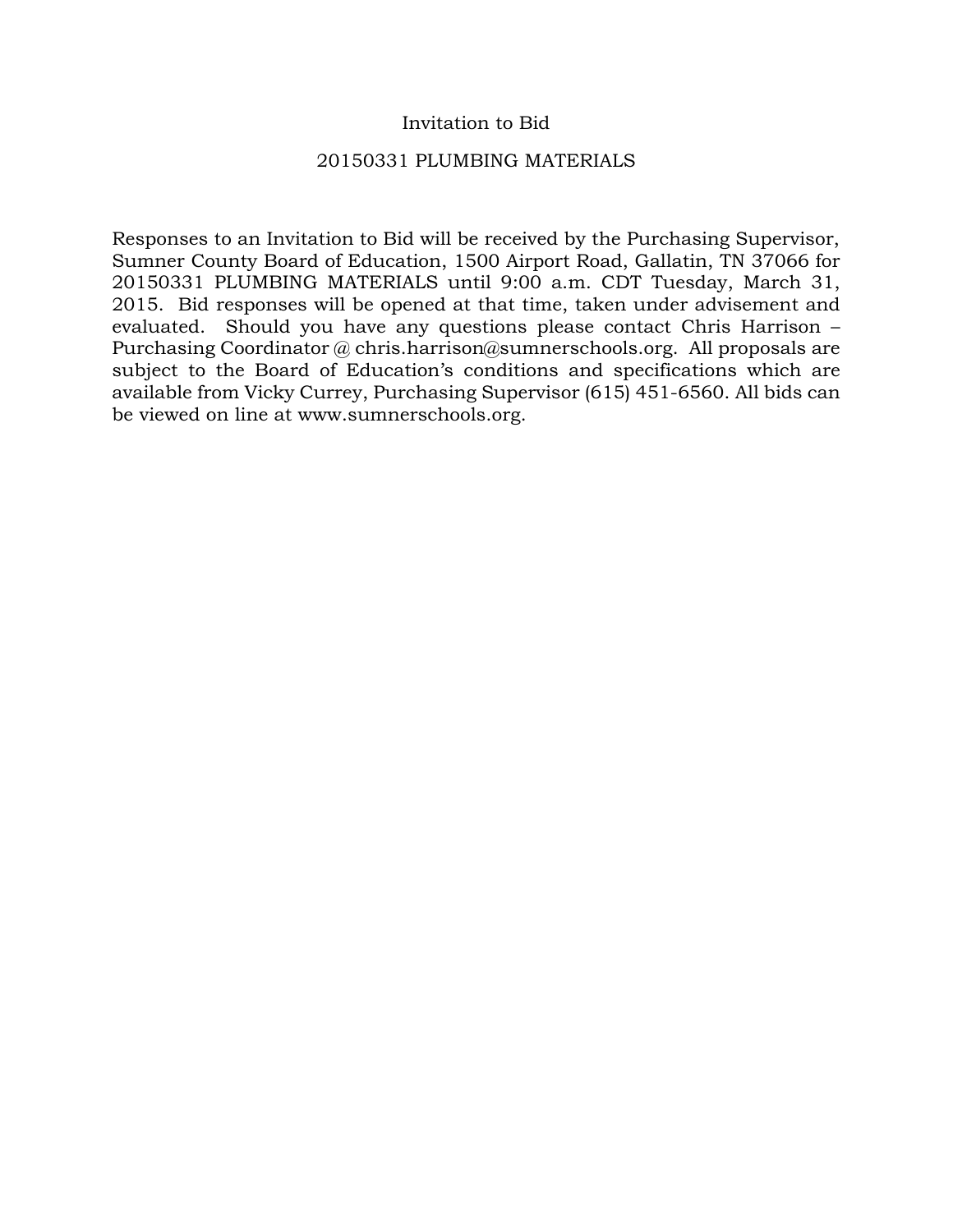#### **NOTICE TO RESPONDENTS**

Responses to an Invitation to Bid will be received by the Purchasing Supervisor in the SUPPORT SERVICE FACILITY CONFERENCE ROOM, Sumner County Board of Education, 1500 Airport Road Gallatin, TN 37066. They will be received until **9:00 A.M. Local Time TUESDAY, MARCH 31, 2015** for **20150331 PLUMBING MATERIALS**, at which time the responses will be opened, taken under advisement and evaluated. *BIDS WILL BE POSTED ON www.sumnerschools.org* 

#### **GENERAL REQUIREMENTS AND CONDITIONS**

-------------------------------------------------------------------------------------------------------------------------------

- 1. The Sumner County Board of Education reserves the right to accept or reject any and/or all responses in whole or in part, and to waive informalities therein.
- 2. Any responses received after the scheduled closing time for the receipt for responses will not be considered.
- 3. If a mistake is discovered after the responses are received, only the Sumner County Board of Education may allow the respondent to withdraw the entire response.
- 4. Partial payments will not be approved unless justification for such payment can be shown. Terms will be net 30 days.
- 5. Payment will not be made until the said **20150331 PLUMBING MATERIALS** are inspected and approved as meeting all specifications by persons appointed by the Sumner County Board of Education.
- 6. Responses submitted must be in a sealed envelope and marked on the outside as follows: **RESPONSE: 20150331 PLUMBING MATERIALS DEADLINE: 9:00 A.M.; TUESDAY, MARCH 31, 2015**
- 7. Facsimile responses will not be considered.
- 8. If a successful bidder violates any terms of their bid, the contract, school board policy or any law they may be disqualified from bidding for a period of two years for minor violations or longer for major violations. Bids from disqualified bidders will not be accepted during the period of disqualification.
- 9. Prices quoted on the response (if any) are to be considered firm and binding until the said **20150331 PLUMBING MATERIALS** are in the possession of the Sumner County Board of Education.
- 10. No purchase or contract is authorized or valid until the issuance of a Board Purchase Order in accordance with Board Policy. No Board Employee is authorized to purchase equipment, supplies or services prior to the issuance of such a Purchase Order.
- 11. Any deviation from these stated terms, specifications and conditions must be coordinated with and approved in writing by the Purchasing Supervisor, Vicky Currey (615) 451-6560.
- 12. All bids that exceed \$25,000 must have the Company Name, License Number, Expiration Date thereof and License Classification of Contractor listed on outside of sealed envelope. As required by State of Tennessee Code Annotated 62-6-119.
- 13. The awarded bidder will be required to post a performance and payment bond in the amount of 25% of the contract price if it exceeds \$100,000 as stated by State of Tennessee Code Annotated 12-4-201.
- 14. If the project cost in excess of \$25,000 a performance bond must be secured by the requesting party in an amount equal to the market improvement value.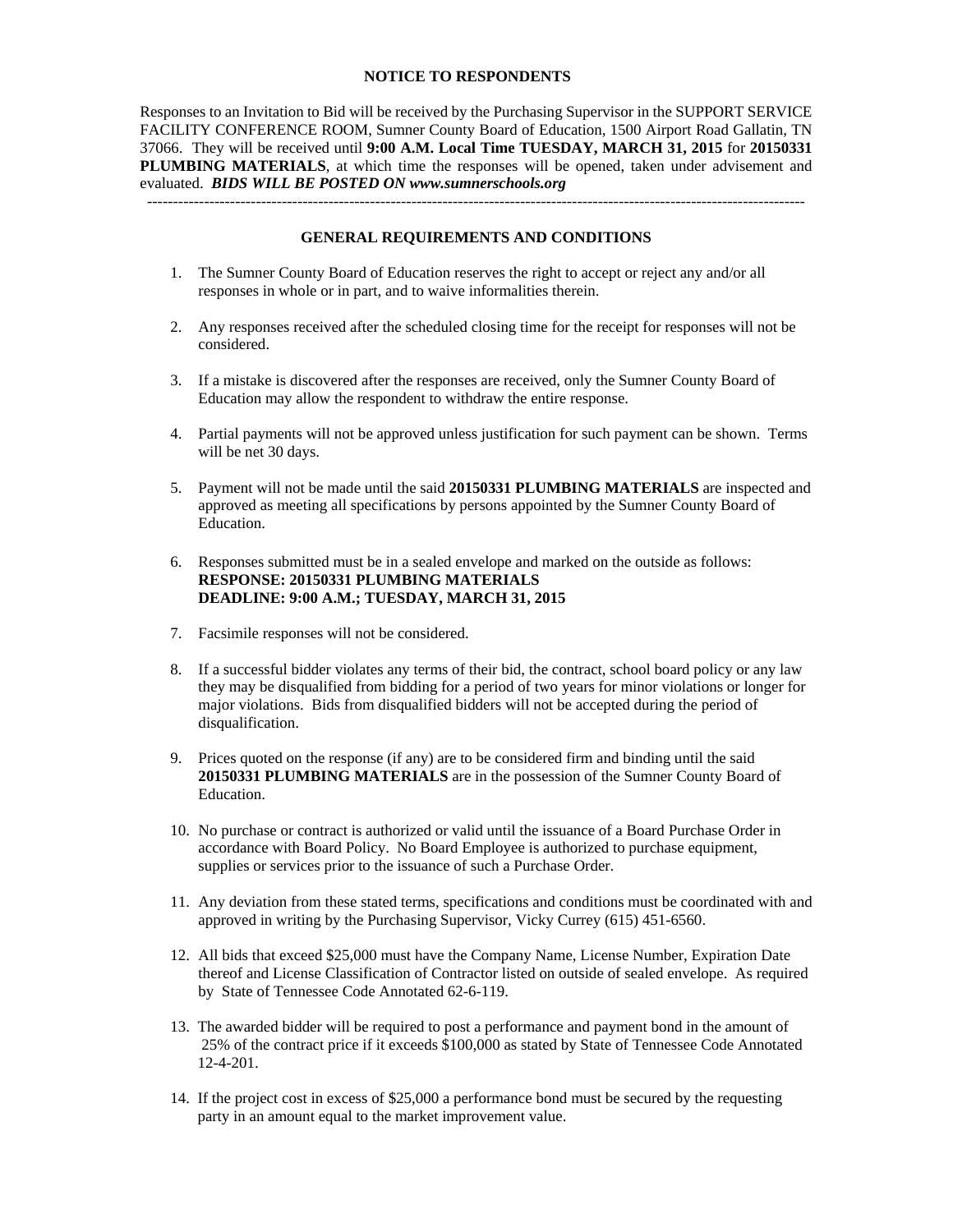# **20150331 – PLUMBING MATERIALS**

The Sumner County Board of Education, herein known as "School System", is soliciting bids for the purchase of plumbing materials. The bid is for materials only. Installation shall be completed by School System Maintenance personnel.

The bid must include cost of delivery to the following:

Sumner County Board of Education 1500 Airport Road Gallatin, TN 37066

### **SPECIFIC INFORMATION**

Vendors are to provide pricing based off the following list of materials. The vendor is to provide the School System with a detailed list of materials and the cost per item.

- $\bullet$  PIPE, 3" SDR21 CL200 GJ PVC = 1,000FT.
- $\bullet$  PIPE, 2" SDR21 CL200 GJ PVC = 1,600FT.
- 2" CTS PEX REHAU MUCICIPEX TUBING = 40 EACH
- 1" MUNICIPEX CTS TUBING = 100 EACH
- $\bullet$  3" #7571 RW MJ C515 D.I. VALVE O/L w/TRANS ACC = 2 EACH
- $\bullet$  2" #7571 RW MJ C515 D.I. VALVE O/L w/TRANS ACC = 4 EACH
- VALVE BOX, 5‐1/4" 24‐26" DEEP = 2 EACH
- 6" MJ DI CL‐350 90 DEG ELL w/TRANS ACC = 1 EACH
- 2" WHITE HOUSE UTILITY DISTRICT METER ASSEMBLY = 1 EACH
	- 2" WHUD Concrete Meter Box per Cloud Concrete 21"x51" ID = 1 EACH
	- $\triangleright$  Hatch, 20"x44" Alum Cover for Concrete Meter Box WHUD Spec L/FLANGE = 1 EACH
	- $\triangleright$  Male Adapter, 2"cts "Q" #4753 McDonald Comp. NO LEAD = 1 EACH
	- $\triangleright$  Nipple, 2"x24" Brass SCH-40 TBE = 2 EACH
	- 2" WHUD METTER SETTER W/BY‐PASS & IDLER W/TEST TEE. NO LEAD = 1 EACH
	- $\triangleright$  Nipple, 2"x12" Brass SCH-40 TBE = 1 EACH
	- $\triangleright$  Ball Valve, 2" ip x ip w/ LWMcDonald Full Port NO LEAD #76101W = 1 EACH
	- $\geq$  2" Brass Plug NO LEAD = 1 EACH
	- > 2" Elster EVOQ4 Electromagnetic Meter "WHUD SPEC" Complete = 1 EACH
	- $\triangleright$  Through the Lid Antenna = 1 EACH
	- $\triangleright$  ITron 100w+PLUS 3 Port WHUD SPEC = 1 EACH
	- ITron Leak Sensor Plus #LDS‐0002‐002 WHUD SPEC = 1 EACH
- 2" METER TAP ON 6" MAIN = 1 EACH
	- $\triangleright$  6x2 IP (6.63 6.90) Coated Wide Body Serv Saddle. Stainless Steel Strap = 1 EACH
	- $\triangleright$  Nipple, 2"x3" Brass SCH-40 TBE = 1 EACH
	- $\geq$  2" M&H 7057 SCRD RW Gate Valve w/2" SQ Oper Nut O/L C515 = 1 EACH
	- $\triangleright$  Valve Box, 5-1/4" 18-24" 2Pc, CI, Screwed w/Lid = 1 EACH
	- $\triangleright$  Valve Protection Pad, 24" O.D. Round = 1 EACH
	- 2" 975XL RP Backflow Preventer w/ Strainer = 2 EACH
	- Enclosure, 14"x40"x30" Safe‐T‐Cover ¾" thru 2" WHUD SPEC less heat = 3 EACH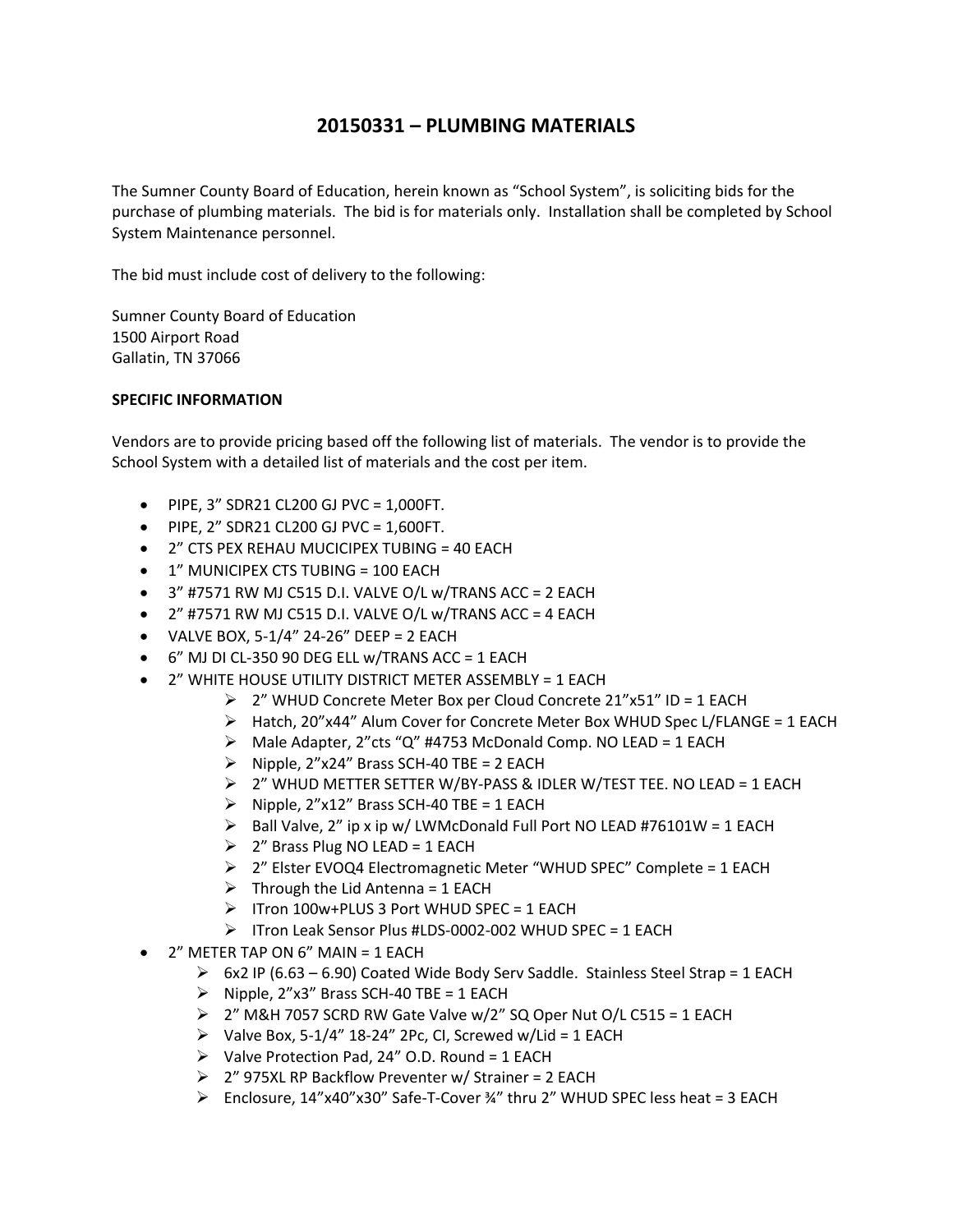- $\triangleright$  Heater Cable Kit, #30 w/18ft. Plug In Conn 90w/120V = 2 EACH
- $\geq 2'' 2''$  Kit for Test Ports on BFP wcaps (4 each per kit) = 2 EACH
- 1" METER ASSEMBLY = 1 EACH
	- $\triangleright$  Meter Box, WHUD SPEC L/Lid Double Meter Assembly = 1 EACH
	- Meter Box Lid, HBTS Spec 1527RTR w/CI Reader & 1‐7/8" Hole in Corner = 1 EACH
	- $\triangleright$  Ball Corp, 1" NO LEAD #74701B AYMCDONALD "Q" Series CC THD = 1 EACH
	- Linesetter, 1" QxDP BV X DC 770‐4‐WDQD44 NO LEAD WHUD SPEC = 1 EACH
- 1" 975XL RP NO LEAD BACKFLOW PREVENTER w/STRAINER = 1 EACH
- ENCLOSURE 14"x40"x30" SAFE‐T‐COVER ¾" THRU 2" WHUD SPEC LESS HEAT = 1 EACH
- $\bullet$  HEATER CABLE KIT #30 w/18FT. PLUG IN CONN 90W/120V = 1 EACH
- $\cdot$   $\frac{1}{2}$ " 2" KIT FOR TEST PORTS ON BFP CAPS (4 per kit) = 1 EACH
- 1" STAINLESS STEEL CTS INSERT STIFF = 4 EACH
- 2" SS CTS HDPE INSERT = 3 EACH

The specifications references brand/model/part numbers. Vendors are to bid items equal to or better than any referenced item.